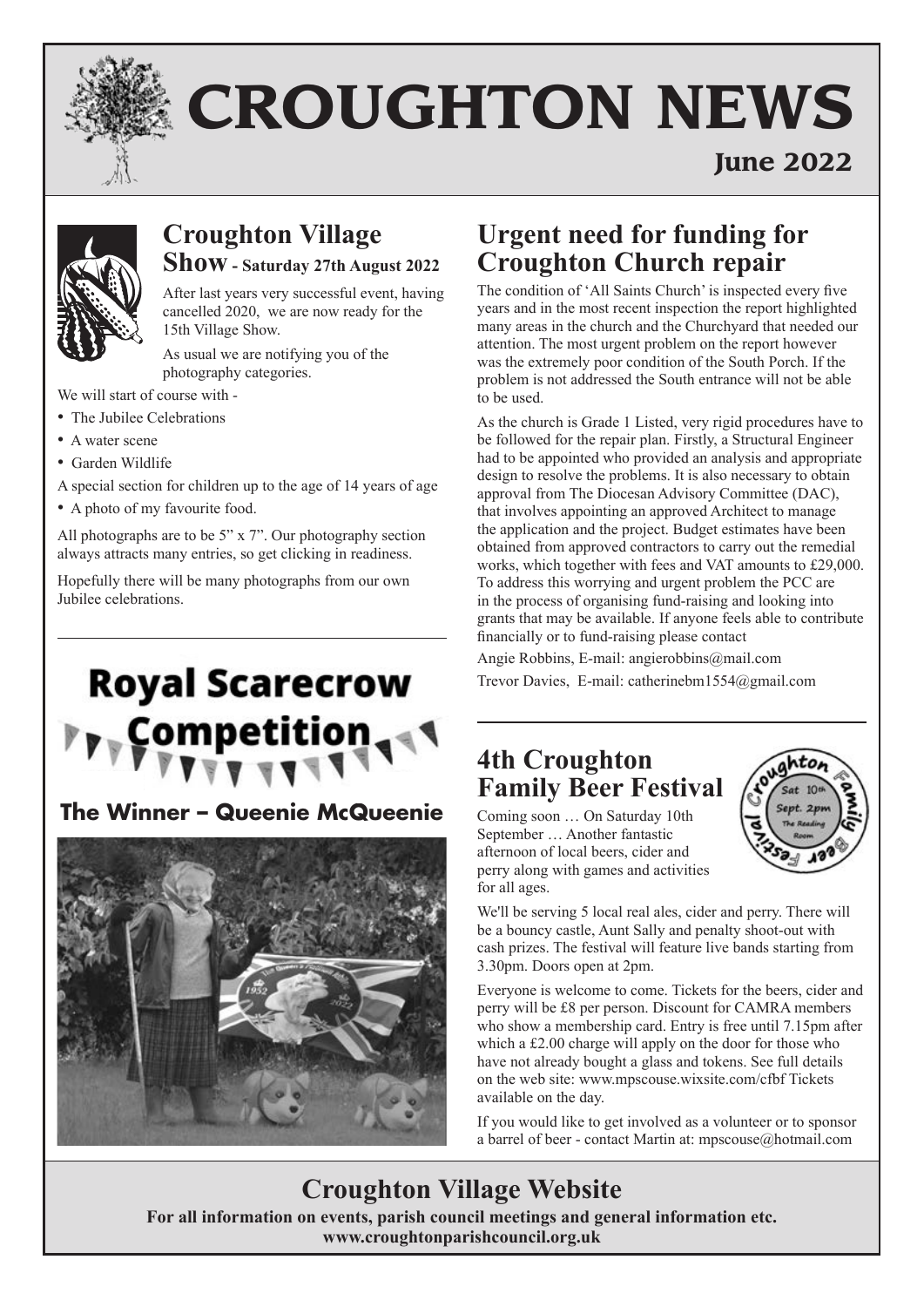## **Parish Council Meeting held on 8th May 2022**

Three members of public attended and observed

Cllr Griffiths was elected as Chairman and Cllr Hacon was elected as Vice-Chair

Election to fill vacancy for a parish councillor. One applicant had shown an interest.

#### **Planning Matters**

Concerns had been expressed over the repair of a dry-stone wall. In this instance it was agreed that Cllr Hacon would review Land Registry details to ensure no covenants applied

#### **WNS/2022/0470/FUL Brackley Road Croughton**

Amended plans for Full Planning Permission.

The council felt that no substantive change had been made to the previous application.

#### **Update on Potential development at land west of Brackley Road, Croughton**

The proposal was not yet on the planning portal and a meeting is being arranged with the consultant.

**Memorial Bench.** Permission to erect a memorial bench at the allotments was granted.

**Cemetery.** A very successful working day was held on 30th April with 10 volunteers including 3 from RAF Croughton. Thanks to all who helped.

**Jubilee Mugs.** The take-up of the offer of a mug for village children had been slow and there was likely to be a surplus. A charge of £5.00 per mug was agreed, if these are sold.

**Flooding of Little Brook.** The issue was discussed and it was agreed to monitor levels of the brook and to investigate which authority had responsibility for drainage.

**Two allotments** are currently available for rental. Please contact clerk@croughtonparishcouncil.org for details

Parish Office Hours: Tuesdays 10 am until 3 pm and Thursdays 2pm until 4 pm

**Date of next Parish Council Meeting: 7.30 p.m. on Monday 12th June 2022** in the Parish Room, Croughton Village Hall.

The agenda will be published on the parish noticeboards at the Village Hall and Co-Op car park and on the website. Visit www.croughtonparishcouncil.org.uk

Please note that this Meeting is open to Members of the Public. 10 minutes in total (up to 3 minutes per person) are set aside for public participation, usually the third item on the agenda, and this provides the opportunity for members of the electorate to speak to items listed on the agenda. If you wish to attend, please register with the Clerk via email in advance of the meeting. Please sanitise your hands on entering and leaving the building and respect other people's space. The wearing of face masks/face coverings during this meeting is optional. Thank you

#### **Suspicious activity surrounding the Base …**

 … can be reported 24/7 to the MoD Armed Mobile Patrol on 07773 971 924. Please do not use this number to report civilian issues – that should properly be brought to the attention of Northamptonshire Police. Call 101 or go online.

## **ABILITY – The Community Mini-Bus Service for residents of Croughton**

The Ability Community mini-bus service runs to **Banbury on Tuesday & Thursday** to the town centre, various supermarkets & retail parks. On **Friday** there is a choice of a mini-bus to either **Brackley or to Bicester** to visit the market & various shops as well as special trips out to a variety of locations. Ring Ability to find out more!

The service is **FREE to REGISTER and to USE** if you have a valid bus pass and use the village bus stops.

A door-to-door service is also available for a small annual fee.

You need to complete a form to register with this service before you can use it.

Seats need to be booked in advance by telephoning **Ability on 01327 604123.** 

It's easy to register online - https://abilitycic.org.uk/register/

Forms are also available at The Blackbird, Croughton Tea Rooms and the Co-op.

Please ring Ability with any queries. Tel. 01327 604123.

#### **Walking Around Livestock**



With the weather putting a spring in your step you may be venturing out on a walk along Croughton Public Rights of Way network.

Northants Police has listed some Tips for safe and responsible dog walking around livestock

- Keep dogs on a lead and under control when walking through fields of livestock
- Always stick to public rights of way and leave all gates as you found them
- If you live beside land where livestock is grazed ensure you know where your dog is at all times, and keep your property secure so your dog cannot escape
- Cows can be curious and may follow walkers. If this happens, keep facing the animal and move calmly and slowly, don't turn your back to it or run
- Steer well clear of young animals and do not try to pet them. Cows with calves will be protective and may become aggressive
- If you feel threatened by cattle when with a dog, let go of the lead so you and the dog can get to safety separately



## **Nothing on Telly?**

Why not come and join us at our Village Hall – The Croughton Short Mat Bowls Club. We are a small

friendly club who meet every Monday evening at the Village Hall. Our motto is "We don't do serious" !! All equipment provided, just a small weekly subscription required. Please contact Cyril on 01869 810207 for more details.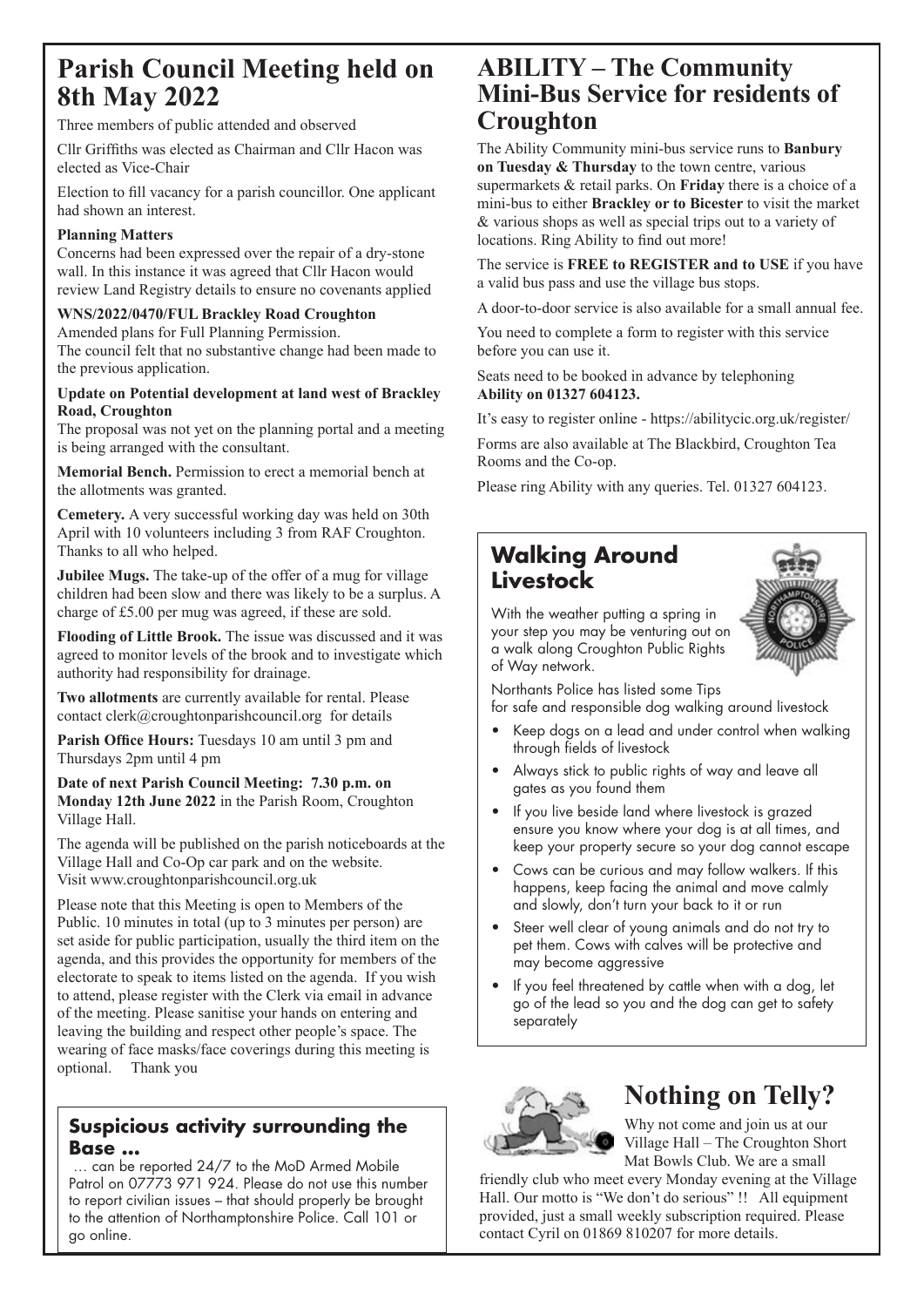## **MERYL'S CHARITY PLANT STALL**

There's lots of veg plants on my stall at the moment – several different varieties of tomatoes, runner beans, cucumbers, marrows, butternut squash & pumpkins, all at very reasonable prices so please come along to Mill Lane to buy some. There's also a nice selection of bedding plants and quite a few perennial plants too. All proceeds are shared between Croughton Reading Room and Brackley Hogwatch. Thank you for your continued support.

My Brackley Hogwatch fundraising table is doing well at Croughton Tea Rooms, please pop and have a look and don't forget to have some delicious lunch or cake while you're there.

Our next Brackley Hogwatch fundraising stall will be on **Sunday 3rd July 10am - 1pm at The Local Market at Egerton Hall, Juno Crescent, Brackley,** 

**NN13 6GN.** We'll have lots of hedgehog themed items for sale & a prize every time tombola, there will be lots of crafts stalls there too.

Please come and support us!

## **"Poles Apart" (Wine tasting with the Croughton**

**Wine Appreciation Group)**



We are comparing wines from the northern and

southern hemispheres at our next tasting event. What are there differences between a northern hemisphere Riesling and a southern hemisphere Riseling? Join us to find out.

The next event is at 8pm on Friday 10th June in the Village Hall. Members pay £10 and non-members pay £15. Please let us know in advance that you're coming so we can ensure we have sufficient wine and food. Email Martin at croughtonwag@gmail.com

## **Village Hall**

The hall is now back and filling up fast for those parties.

Please email croughtonvillagehall@gmail.com if you wish to book.

## **June Church Services**

#### **Details at www.astwickvale.co.uk**

St. Michael, Aynho • All Saints, Croughton, • St. George, Evenley • St. Michael and All Angels, Farthinghoe • Most Holy Trinity, Hinton-in-the-Hedges

#### **Sunday: 12th June**

9.30am Holy Communion, Croughton 9.30am Morning Worship, Farthinghoe 10.00am Morning Service, Aynho 11.00am Holy Communion, Evenley 6.00pm Evening Prayer, Steane

#### **Sunday 19th June**

10.30am Holy Communion, Benefice Service, Evenley

#### **Sunday 26th June**

9.30am Holy Communion, Aynho 9.30am Morning Worship, Evenley 11.00am Morning Worship, Croughton 11.00am Holy Communion, Hinton 4.00pm Evening Prayer, Farthinghoe

Please check the Church notice board for any unavoidable changes to the Service timetable

If you have any concerns you can contact: Revd Sue Cooper 01869 810903, or Church Warden: Angie Robbins 01869 811445

#### **Pastoral Letter June 2022: Revd Sue Cooper writes**

Dear Friends, as I sit writing this letter the view of the Rectory garden is glorious. It has exploded into a riot of colour and the flowers and shrubs look wonderful. There is a poem that says we are closer to God in the garden than anywhere else on earth, and I think that is a very good assessment. June is such a wonderful month and everything seems better in the summer. In Church we will be celebrating Pentecost, which is considered to be "the birthday" of the Church.

This June is exceptional as we are celebrating 70 years of Queen Elizabeth II reign. This really is a glorious event. Our Queen has served faithfully, under God, for longer than any other monarch in our history, and it truly has been a blessing to us that we have had her for so long. Our Queen has a very strong faith, and she has never been afraid to bear witness to Gods sovereignty over her rule and reign, as well as over her personal life. We cannot begin to comprehend the challenges and sacrifices she has made over the years in order to fulfil her duty, but it's still easy to forget that she is only human like the rest of us and she has the same hopes and fears for her own family as we do. None of us choose the family into which we

are born, but all of us are special to God and he desires that we all live lives of purpose and meaning.

We are not all born with equal advantage or opportunities in life, but God can certainly open doors and avenues to us that we are not able to access ourselves. Queen Elizabeth is very aware of Gods hand on her life, and the grace that she has received from him to do the work she has been destined to do, and God's grace is upon all of us who faithfully seek to live our lives under his sovereignty. Our Queen is 96yrs old, and she may have slowed down in recent months but she is still making a difference to the world by her contribution. And like her..no matter how young or how old we are, as long as we have life and breath in us we can all contribute in some way to the betterment of society, and to this world.

I do hope you enjoyed celebrating the Queens Platinum Jubilee; it is a once in a lifetime event that we have been truly blessed with.

God bless you all, and God save the Queen. With love Rev Sue.